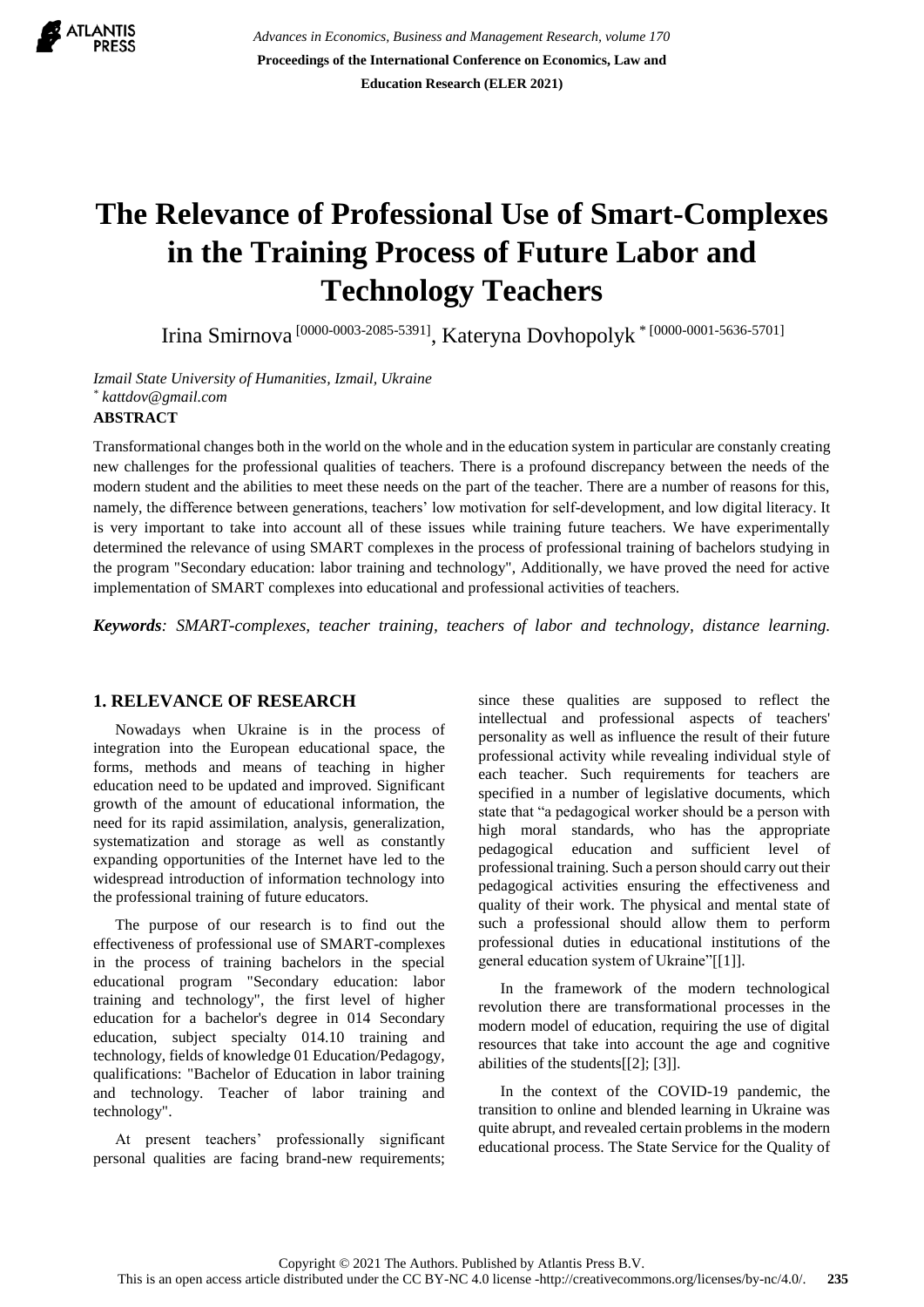Education of Ukraine published the results of a survey on the quality of online learning during the quarantine, and 2.7% of parents reported that no online learning whatsoever actually took place in their children's schools. Among the reasons for this, the heads of educational institutions reported the lack of necessary equipment in the homes of the participants of online learning as well as limited access to the Internet, and finally – insufficient teaching skills to work remotely [\[\[4\]\]](#page-6-3). Similar problems were found by scientists from other countries, such as Kazakhstan [\[\[5\]\]](#page-6-4), Nigeria [\[\[6\]\]](#page-6-5) Poland, Korea [\[\[7\]\]](#page-6-6) and others.

# **2. CONCEPT AND TERMS OF RESEARCH**

A profound analysis of scientific research shows that the problem of using information, communication and SMART technologies has been the subject of research of many contemporary scientists. A lot of them suggest introducing SMART technologies into information and educational environment of the educational institution in order to solve the problems related to online and blended learning [\[\[2\];](#page-6-1) [\[3\];](#page-6-2) 8; [\[9\];](#page-6-7) [\[10\];](#page-6-8) [\[11\]\]](#page-6-9). In the papers of modern scientists a great deal of attention is paid to the problem of application of SMART technologies in the learning process of educational institutions, as well as in identifying the impact of these technologies on improving teaching efficiency and intensification of teaching and future technology teacher training, etc. [\[\[12\]\]](#page-6-10).

The main goal of SMART learning is to create an environment that encourages training highly competitive professionals by developing the students' skills that are required in modern society of the XXI century, such as cooperation and communication, social responsibility, critical thinking, prompt and quality problem solving.

SMART education is a flexible learning in an interactive educational environment with the help of free content from all over the world, which allows expanding the boundaries of learning (Kademiya). This learning process should be easy to manage in order to ensure proper organization of education and flexibility of the educational process. In addition, it must be integrated with external sources of information

The need to develop an integrated intellectual educational environment is based on a sufficient degree of development of SMART-technologies and the amount of their integration into everyday life. The educational process in the SMART environment combines databases and knowledge, libraries, electronic textbooks (manuals), educational and methodical complexes, materials, etc.; software shells, means of electronic communication and provides participants in the educational process with an open model of asynchronous individual learning [\[\[13\];](#page-6-11) [\[14\]\]](#page-7-0).

The needs of society have led to the emergence of such a new concept in the field of information technology

as a SMART complex, which is a complex dynamic information system for educational and methodological purposes. A SMART complex has to meet SMART criteria (specific, measurable, attainable, relevant, timebound); it has a static, dynamic and environmental components, provides comprehensive information about the subject with the possibility of prompt access to educational content from anywhere (provided that the Internet access is available), provides prompt assessment of educational activities by participants in the learning process [\[\[15\]\]](#page-7-1).

Other scientists [\[\[16\]\]](#page-7-2) interpret the concept of a SMART complex as an information dynamic system of educational and methodological direction, which encourages the development of professional knowledge and activation of the educational process, has a positive effect on mental abilities and personal qualities of students. Another definition states that it is a complex information structured system of electronic educational resource in an integrative educational environment that has an educational and methodical purpose to ensure a continuous, complete didactic cycle of the learning process, built on flexible digital technologies to form an individual educational trajectory for the student [\[\[11\]\]](#page-6-9)

# **3. THE CURRENT STAGE OF SMART TECHNOLOGIES IMPLEMENTATION IN THE EDUCATIONAL PROCESS**

One of the most important priorities in the educational modernization process is the training of educators specializing in teaching labor and technology. Technology studies taught in schools are the basis of creative learning, and they are characterized by features that distinguish them from all subsequent stages of school education. First of all, it concerns the acquisition of thorough creative knowledge, the formation of general educational competencies, the development of cognitive interests and motivation. The effectiveness of the educational process in a secondary education institution largely depends on the teacher's personality, the level of their readiness for the process of modernization in the education system [\[\[17\];](#page-7-3) [\[18\]\]](#page-7-4).

Consequently, the teacher of technology should be characterized not only by their high level of subject knowledge necessary in secondary school, but also by a steady skill to use innovative tools and forms in their professional activities as well as the readiness to apply the acquired competencies in educational, social pedagogical, scientific-methodical and organizationaladministrative activity. Currently, there are a number of contradictions arising in the professional training of future teachers of labor training and technology. These contradictions relate to the difference between the modern social requirements and the outdated stifling traditions of the education system that force the teachers to work according to the principles of the last century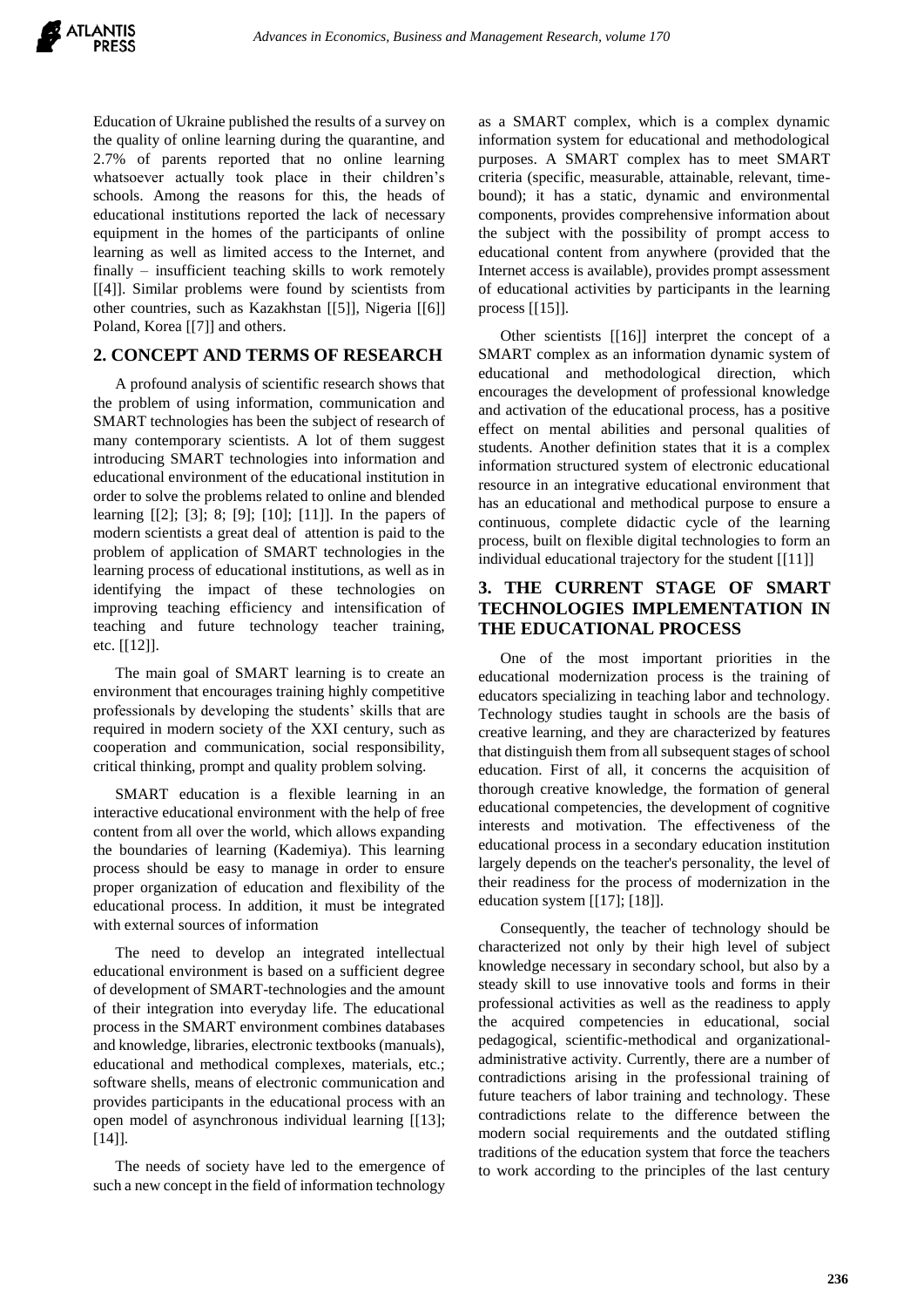learning environment. Since the humanity of the XXI century is currently undergoing the the stage of technical revolution implying the formation of a digital society, the usage of the latest information technologies in the educational process of secondary and higher education becomes an essential requirement. Therefore, the issues related to the use of SMART technologies cannot be avoided during the preparation of a future teacher of labor training and technology [\[\[19\]\]](#page-7-5).

In the conditions of global quarantine and modern requirements, the teacher is forced to adapt and constantly improve their skills in the field of information and communication technologies. This is especially true for teachers who teach the school course "Labor Training" and "Technology", which require constant technical update and improving the information competence of teachers [\[\[3\];](#page-6-2) [\[9\]\]](#page-6-7).

We believe that without the ability to effectively apply information and communication technologies, knowledge of multimedia and SMART-technologies, and opportunities to create elements of e-educational resources and the ability to navigate in the modern information global space, it is impossible to become a professional educator specializing in section 014.10 Secondary education (Labor training and technology) in the field of knowledge 01 - Education \ Pedagogy of the qualification level "bachelor", offered at the Izmail State University for the Humanities at the Faculty of Management, Administration and Information.

Today the introduction of SMART technologies is one of the most important areas of innovative educational processes not only in this university, but also all around the world. SMART complexes have to meet the new requirements of educational disciplines. They must ensure the quality of education, motivation, students' active involvement in creative, educational and scientific activities. SMART-complexes of academic disciplines must be integrated and compliant with such requirements as flexibility, integration, individual trajectory, mobility, etc. They should also include multimedia fragments and external electronic resources. To create a SMART complex of academic disciplines it is necessary to use cloud technologies, multimedia tools, interactivity, work on the Internet, etc. With the help of SMART technologies, a students can interact with the software system, select and analyze the information they need, which encourages them to work independentlym [\[\[9\];](#page-6-7) [\[20\]\]](#page-7-6). The system includes adaptive technologies and allows working at a pace that is convenient for the student adapting to their needs [\[\[21\]\]](#page-7-7). And the whole complex allows obtaining a complete picture of the necessary topics, and if necessary, the student can go back to revise what they need.

It should be mentioned that improving the quality of higher education is largely dependent from the use of the necessary new methods and teaching tools. Innovative learning requires the involvement of active students in the educational process. Widespread use of SMART complexes can increase the effectiveness of active teaching methods for all forms of organization of the educational process: at the stage of independent training of students, lectures, seminars, practical and laboratory classes and even at the stage of knowledge control.

The SMART complex, like any other e-learning system, includes such standard general modules as learning management system (LMS), educational content and authoring tools [\[\[15\]\]](#page-7-1).

Learning management system is used to develop, manage and disseminate online learning materials with shared access [\[\[11\]\]](#page-6-9). According to the Regulations on the organization of the educational process [\[\[22\]\]](#page-7-8) with the use of distance learning technologies, Izmail State University of Humanities uses an e-learning platform based on LMS Moodle. technologies (URL address http://moodle.idgu.edu.ua/) in order to provide a unified approach to creating an e-learning environment, organization and management of distance learning. The platform is administered by the university employees. Researchers can also create electronic educational resources on Google Classroom platform (domain in Google Suite for Education: idguonline.net).

The teaching staff of the Department of Mathematics, Information Technology and Information Activity and the Department of Technological, Vocational Education and General Technical Disciplines (Vorobyov J., Dushchenko O., Dovgopolyk K., Ivlieva O., Mizyuk V., Smirnova I., etc.) pays great attention to the creation and improvement of educational content for various disciplines – publishing various manuals for students, creating modern multimedia presentations, videos, etc. The created teaching aids are effectively used both in classes of various types and during the independent studies of future teachers of labor training and technology.

The authoring tools for developing educational content include the following educational materials: electronic textbooks, presentations, simulators, educational videos, tests, which are then placed in the database of the learning management system (LMS). Among the variety of authoring tools one can make use of editors of training courses, tools for creating multimedia content, tests, questionnaires, tools for capturing images from the monitor, tools for online seminars, etc. [\[\[23\]\]](#page-7-9).

Multimedia content is used to simulate complex real processes in the teaching of such courses as "Technological Workshop", "Fundamentals of design, modeling and technical design" and "Technology of construction material productions and its processing" in the following forms: situations, visualization of abstract information due to dynamic presentation of processes,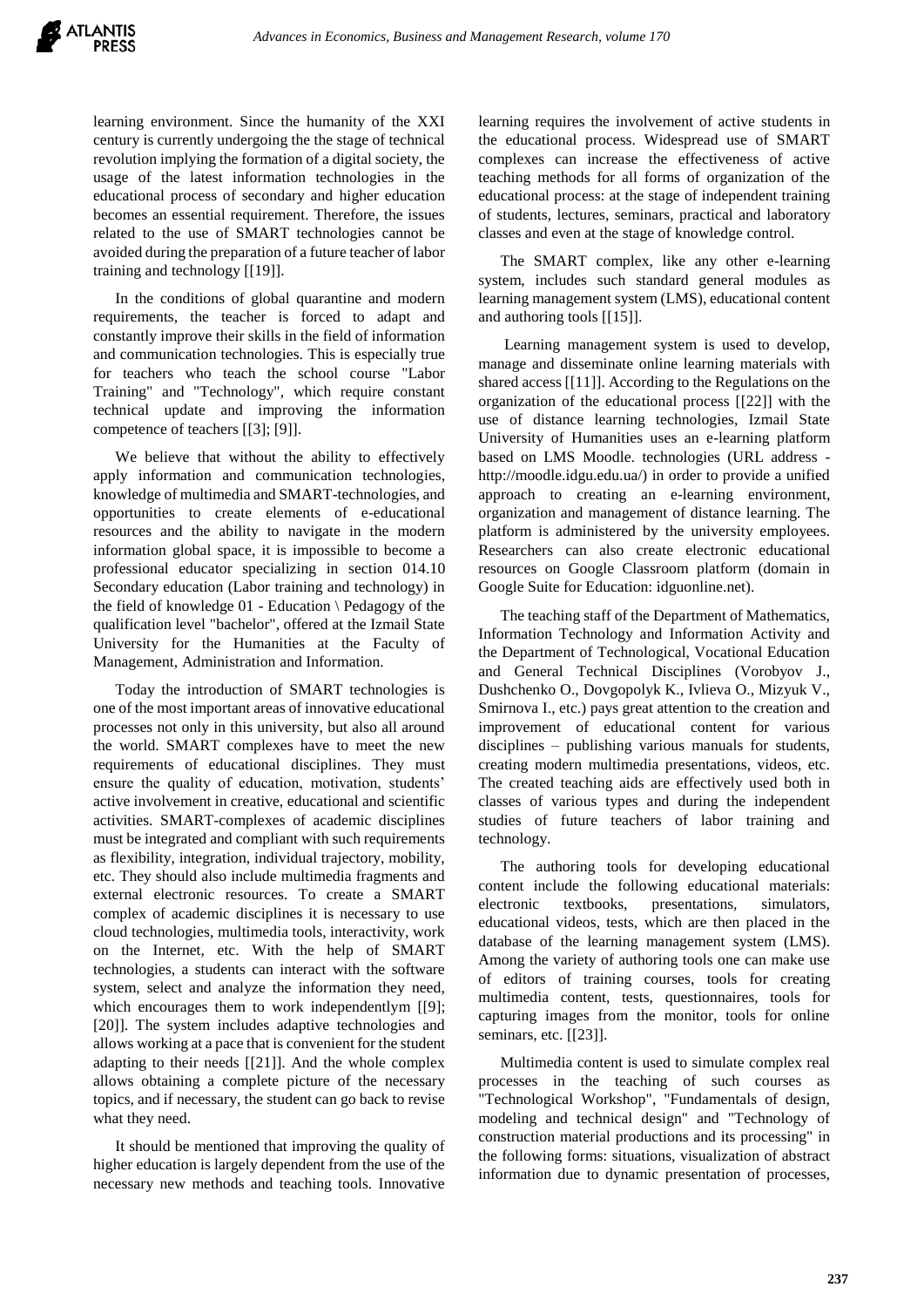demonstration of fragments of programs, films, virtual tours, etc. They use ready-made multimedia tools, as well as create their own on the basis of GIF-animations and 3D-animations [\[\[9\]\]](#page-6-7). The Center for Innovative Technologies operates on the basis of Izmail State University of Humanities, where students have the opportunity to acquire skills related to dealing with the latest developments in IT, namely virtual reality, 3D printers, modern network equipment, Arduino kits for electronic devices, etc.

Future technology teachers should consider two possible areas of SMART complexes implementation into the educational process. The first one relates to the inclusion of these systems in the traditional methods of the historically shaped education system. In this case, SMART complexes enable the teachers and learners to enhance their educational process, individualize theirs studies and automate teachers' routine work related to accounting, measurement and assessment of students' knowledge [\[\[24\]\]](#page-7-10). The introduction of SMARTcomplexes in the second area brings in improvement of the technological education content, revision of methods and forms of the educational process organization in labor training lessons, construction of holistic courses based on the use of content resources in separate variable modules. Knowledge, skills and abilities in this case are considered not as the purpose, but as the means of development of the student's personality.

The use of SMART complexes of academic disciplines in the process of training future teachers of labor education and technology provides an opportunity to achieve positive learning outcomes, namely:

 increases the amount of visual information offered to students, which significantly spikes the amount of information that is retained and, as a result, the overall effectiveness of teaching the discipline;

 involves students in engaging activities, awakening their creative potential during the educational process;

 computer graphics and interactive elements of educational content enable the educators to develop visual, figurative, and creative thinking of future teachers of labor training and technology;

 the possibility of processing larger amounts of educational information in a shorter period of time;

 students are offered opportunities for research work related to computer models, during which they can independently test their hypotheses, theoretically substantiated conclusions, and establish patterns between phenomena [\[\[6\]\]](#page-6-5).

# **4. RESEARCH RESULTS**

We have conducted a scientific and pedagogical experiment at the Faculty of Management,

Administration and Information Activity of the Izmail State University for the Humanities among the students obtaining their qualification in the professional program "Secondary Education: Labor Education and Technology". The experiment has revealed the need to introduce SMART complexes in the educational process.

To determine the need for the use of SMARTtechnologies in the educational process of future teachers of labor training and technology and their future professional activities, a survey was conducted among students of the Faculty of Management, Administration and Information Activities. The total number of respondents is 21 people. Among them are first and second-year students of specialty 014 Secondary education, subject specialty 014.10 Labor training and technologies at Izmail State University for the Humanities

For high-quality implementation of SMART complexes it is necessary for a teacher of labor training to master modern information and communication technologies [\[\[17\]\]](#page-7-3). As part of our pedagogical project, we offered our students to self-assess their own digital literacy. 30% of respondents indicated that their digital literacy is satisfactory, 55% indicated a sufficient level of expertise in dealing with digital tools, and 20% rated their own digital literacy at a high level.

The students were asked to assess how well they have mastered programs, services and applications that they studied during the course "Information and Communication Technologies for Professional Purposes" and which are used when working with SMART complexes (Figure 1).

We can conclude that the level of mastery of certain applications is quite sufficient to work with SMART complexes. Within the framework of European integration processes and reformation of higher education in Ukraine, the students' impact on educational and professional programs, their content and components is essential. That is why we offered the students to state which programs, services, applications and skills they would like to master additionally. One third of all students (33%) are satisfied with the content of the discipline, but some students mentioned that they would like to master certain special purpose programs, such as Fusion360, AutoCad, The Gimp, Adobe Illustrator and some services for creating electronic educational resources, such as Graasp and Kahoot (Figure 2).

Future teachers of labor training and technology were asked to choose programs, services and applications that, in their opinion, they will be able to use effectively during their own professional activities (Figure 3).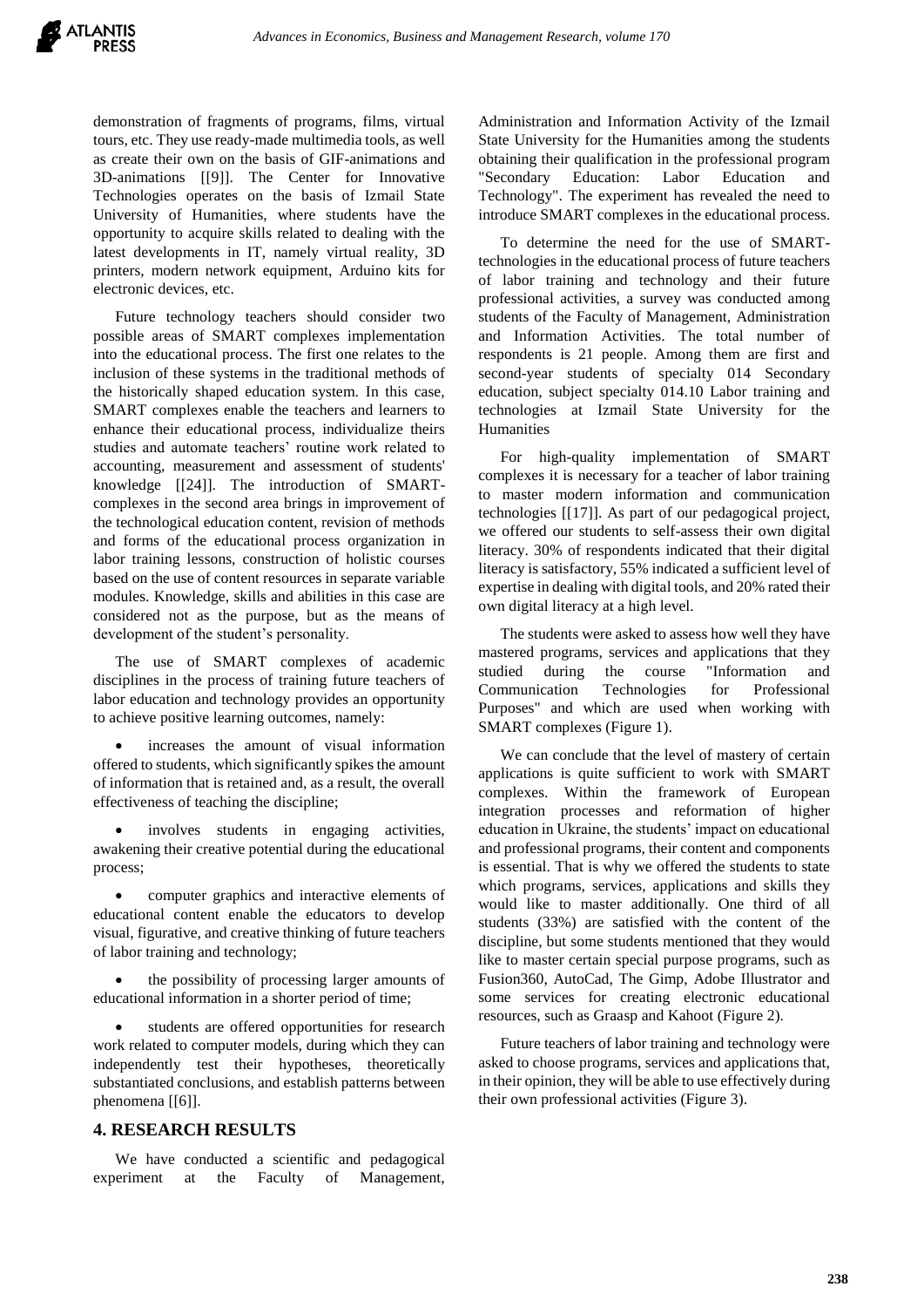



**Figure 1** Students' level of mastering programs, services and application



**Figure 2** Additional programs, services and applications that students wanted to master during their studies at the university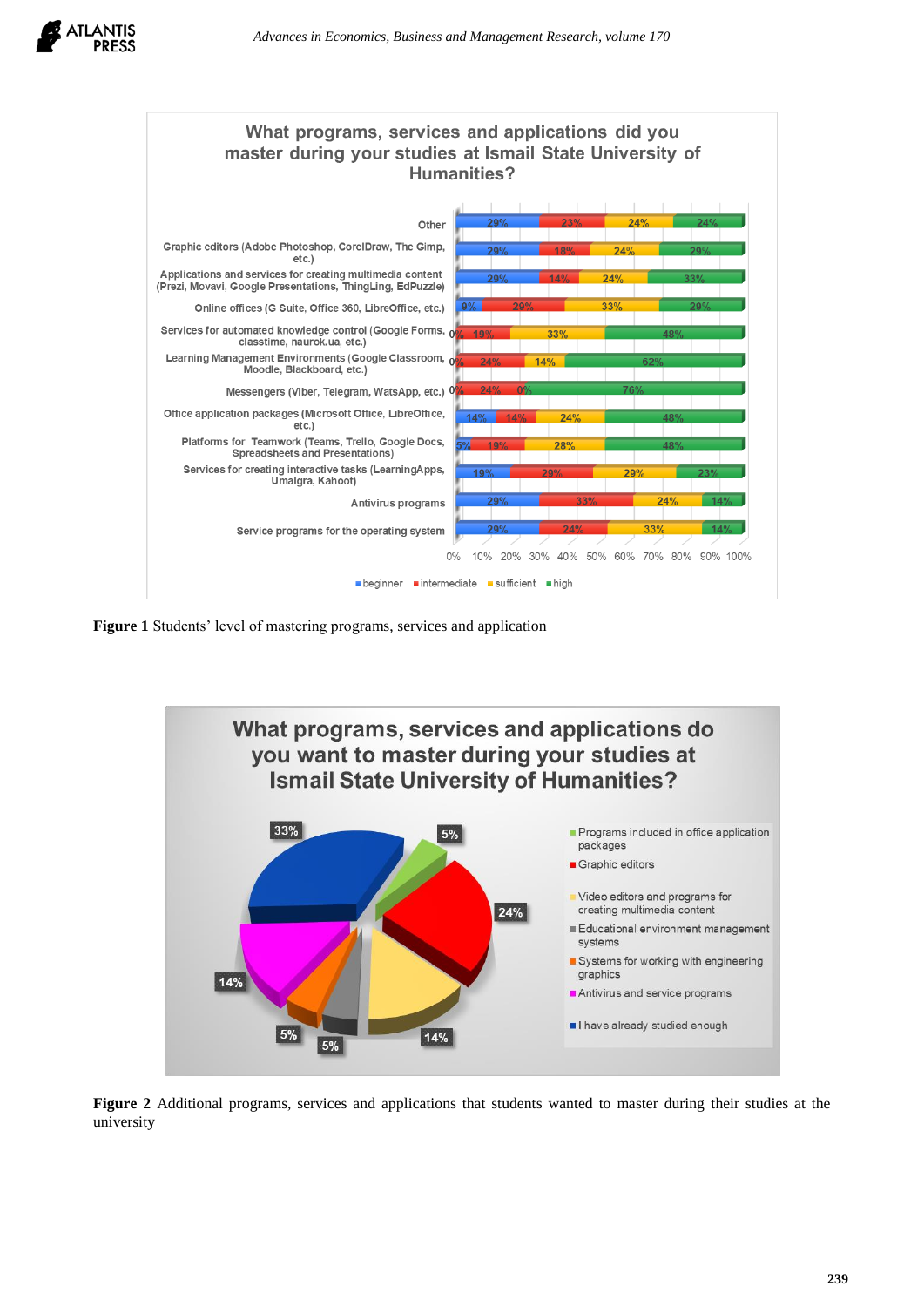

One of the mandatory components of the educational and professional program "Secondary education: labor training and technology" is writing a course paper on the basics of design, modeling and technical design as well as methods of labor training, technology and drawing. Other components include training and internships, during which it is advisable to use the acquired skills to work with the above information and communication technologies, as well as to implement the use of SMART complexes [[\[25\]](#page-7-11)].



**Figure 3** The most widely used programs, services and applications during the professional activity of a teacher of labor education according to students

However, as our study has showed, 43% of applicants are generally familiar with the term *SMART complex* and only 29% have had some experience with such a technology, which indicates that students are quite underinformed in this field. Students indicated that they want to use SMART-complexes in their professional activities in the future as needed (67%) or on a regular basis (9%), and would like to learn how to do this.

It is necessary to consider the need for SMART complexes to meet psychological, didactic and methodological requirements in the educational process such as adaptability to the individual capabilities of the student, the future teacher of technology, etc.; interactivity in the process of their practical training and application of technical means; realization of great opportunities of computer visualization of practically all educational information; development of intellectual potential of applicants, future teachers; systematic and structure-functional connection of the presentation of educational material in the educational process; ensuring the completeness (integrity) and continuity of the didactic cycle of education in the teaching of all , disciplines without any exceptions [[\[2\];](#page-6-1) [\[3\];](#page-6-2) [\[19\]](#page-7-5)]. The main technical means of creating and implementing SMART technologies is a computer equipped with the necessary software and additional peripherals that are available in the educational institution, for example: interactive panels, augmented and virtual reality controllers and glasses, 3D-printers and scanners, etc. [[\[9\]](#page-6-7)]. Of course, the computer does not replace the teacher, but is only a means of pedagogical activity, the teacher's assistant. Due to the active development of scientific and technical means, SMART-technologies can be used in conducting almost all types of training sessions in the process of training modern teachers of labor training and technology.

The importance of implementing SMART-complexes in the educational process of students, future teachers of labor training and technology will help make the training material more saturated, visual, bright and accessible. This is relevant for the disciplines "Methods of labor training, technology and drawing", "Descriptive geometry and drawing", "Theoretical and applied mechanics", "Fundamentals of Electrical Engineering", "Materials Science" and other disciplines and special methodological courses for future teachers of labor training and technology.

As a result of our experimental work, we have come to the conclusion that the use of SMART-complexes is relevant and necessary in the training of teachers of labor training and technology. Applicants are highly interested in modern developments in the field of information and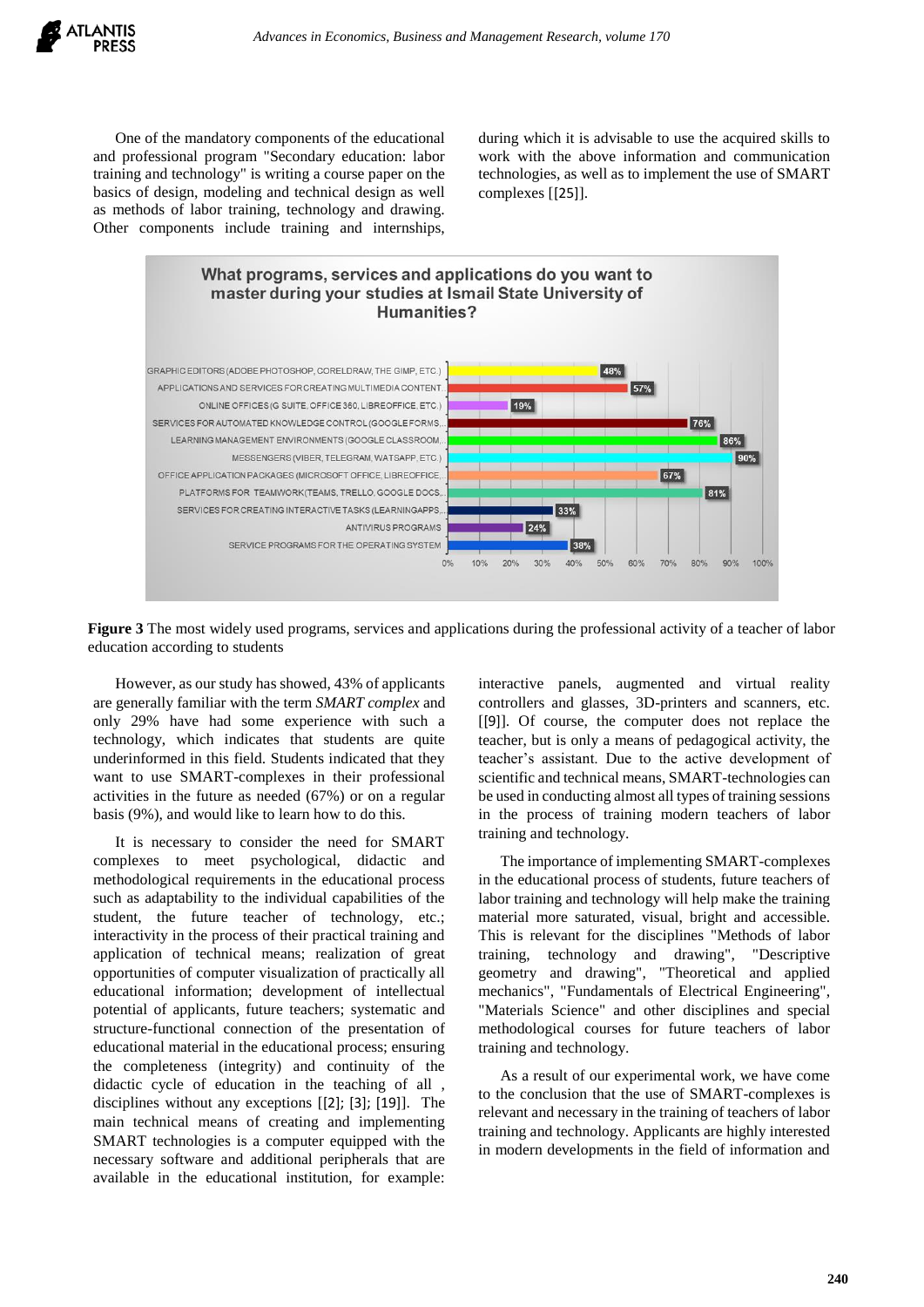

communication technologies in general and in SMART technologies in particular.

## **5. CONCLUSIONS**

Thus, having considered the main aspects of using SMART-complexes in the educational process of students studying for a bachelor degree in the program called "Secondary education: labor training and technology", specialty 014 Secondary education, subject specialty 014.10 training and technology, fields of knowledge 01 Education / Pedagogy, qualifications: "Bachelor of Education in labor training and technology. Teacher of Labor Education and Technology "of Izmail State University for the Humanities, we can conclude that the effectiveness of the educational process will be significantly increased, provided that SMART complexes are corrected used in the educational activities of higher education. We have experimentally proved that modern updates and improvements of forms, methods and means of teaching as well as the use of smart complexes, etc., in higher education can significantly increase the level of professional training of future teachers of labor education and technology. According to the results of our research we can state that the use of SMART complexes in general, and elements of foreign SMART complexes, in particular in the process of training future teachers of labor training and technology, indicate the relevance of further research in this area and further systemic introduction of SMART complexes in the educational process of future teachers of labor training and technology.

#### **GRATITUDE**

We express our profound gratitude to the scientists of the Laboratory of Electronic Learning Resources of the Institute of Vocational Education of the National Pedagogical Academy of Sciences of Ukraine, teachers of the Department of Mathematics, Informatics and Information, as well as the administration of Izmail State University for the Humanities.

#### **REFERENCES**

- <span id="page-6-0"></span>[1] Law of Ukraine on Complete General Secondary Education dated 13.07.2020, available at: https://zakon.rada.gov.ua/laws/show/463-20#Text
- <span id="page-6-1"></span>[2] Burov, O. Bykov, V. and Lytvynova, S. (2020), *ICT Evolution: from Single Computational Tasks to Modeling of Life* (№ 4192). EasyChair.
- <span id="page-6-2"></span>[3] Makarenko, L. Slabko, V. Kononenko, A. Musorina, M. and Smyrnova, I. (2020), "Pedagogical aspects of ensuring the efficiency of education of applicants of higher education institutions of Ukraine in the process of research of technical disciplines", *Journal of Critical Reviews*, vol. 7 (13), pp. 116–118.
- <span id="page-6-3"></span>[4] UPDATED! Survey on distance learning of students during quarantine is completed, available at:<https://cutt.ly/Ukj9bGM>
- <span id="page-6-4"></span>[5] Bokayev, B. Davletbayeva, Z. Torebekova, Z. and Zhakypova, F. (2021), "Distance learning in Kazakhstan: estimating parents' satisfaction of educational quality during the coronavirus", *Technology, Pedagogy and Education.* DOI: [10.1080/1475939X.2020.1865192](https://doi.org/10.1080/1475939X.2020.1865192)
- <span id="page-6-5"></span>[6] Falode, O. C. Ogunje, B. F. Chukwuemeka, E. J. and Bello, A. (2021), "Perception and Attitude of Employers toward Distance Learning Graduates in Labour Market: A Case Study of Niger State, Nigeria", *European Journal of Interactive Multimedia and Education*, vol. 2 (1). DOI: <https://doi.org/10.30935/ejimed/9348>
- <span id="page-6-6"></span>[7] Juszczyk, S. and Kim S. (2020), "Distance Learning in the Polish and Korean Universities During COVID-19 Pandemic", *The educational Review*. DOI:10.15804/tner.2020.62.4.10
- [8] Gulara A. Mammadova, Firudin T. Aghayev and Lala A. Zeynalova (2019), "Use of Social Networks for Personalization of Electronic Education", *International Journal Education and Management Engineering*, № 2, рр. 25-33.
- <span id="page-6-7"></span>[9] Smyrnova, I. (2017), "Theoretical Aspects of the Use of Electronic Educational Resources in Professional Activity of Future Teachers of Technology", *Journal of Vasyl Stefanyk Precarpathian National University*, no. 1, pp. 140- 147.
- <span id="page-6-8"></span>[10] Kademiya, M.Yu. and Kobysya, V.M. (2019), "Implementation of SMART-learning by means of modern network technologies", *Cloud learning technologies*, special issue, vol. XVII, pp.36-40
- <span id="page-6-9"></span>[11] Prigodiy, M.A. Gurzhiy, A.M. Lipskaya, L.V. Humenny, O.D. Zueva, A.B. Kononenko, A.G. Prokhorchuk, O.M. and Belan, V.Yu. (2019), *Methodical bases of development of SMARTcomplexes for preparation of skilled workers in establishments of professional (vocational and technical) education*, Zhytomyr, Polissya, 255 р.
- <span id="page-6-10"></span>[12] Malinovska, N. Borova, V. Benera, V. Shemchuk, V. Gogo, I. and Androshchuk, I. (2020), "Interactive Training Tools in the Modern Educational Process", *Systematic Reviews in Pharmacy: A multifaceted review journal in the field of pharmacy,* vol. 11, Issue 9, pp. 478-480.
- <span id="page-6-11"></span>[13] Shiferaw, Tilahun, and Patrick D. Cerna (2016), "Cloud Library Framework for Ethiopian Public Higher Learning Institutions", *International*